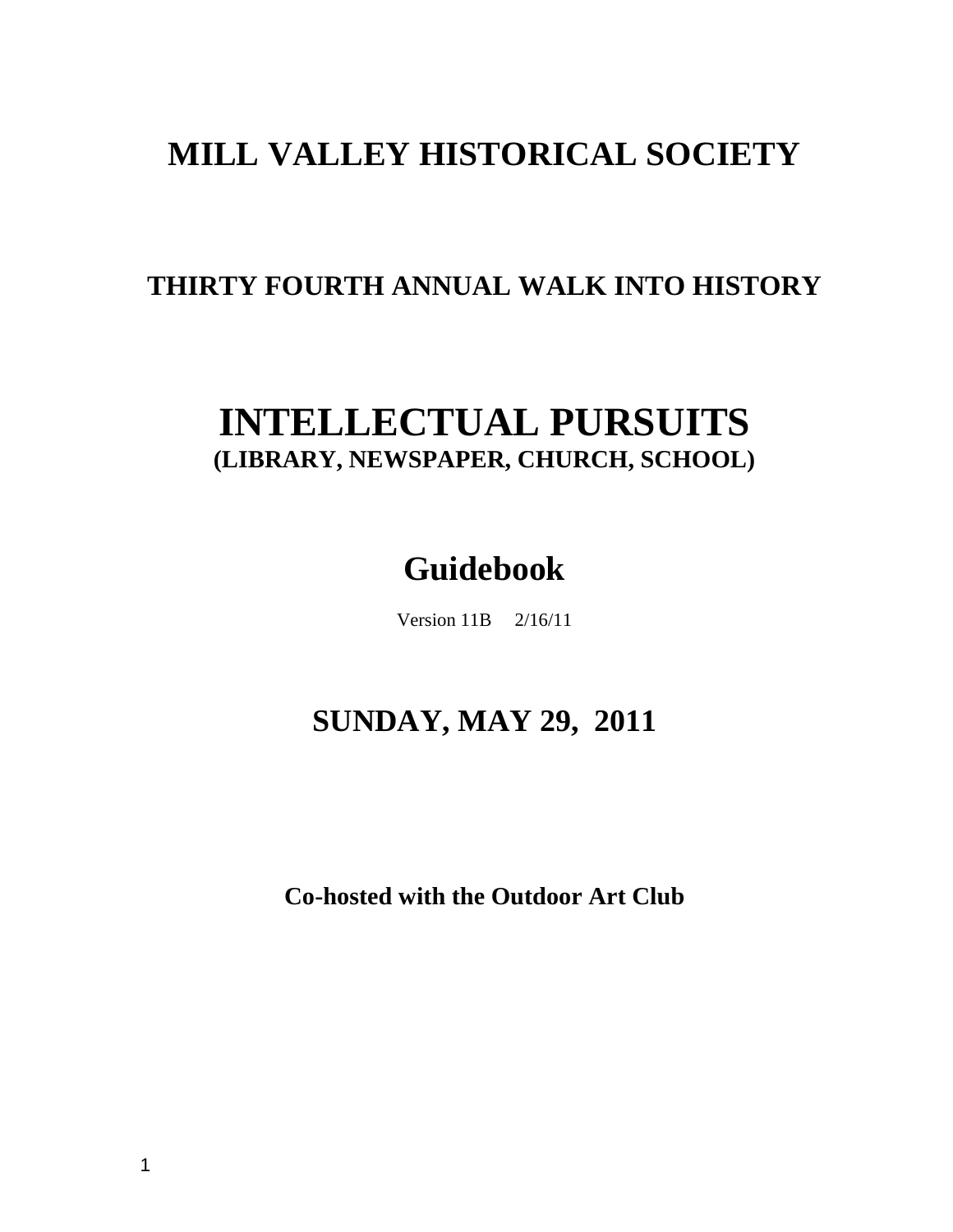#### TO THE GUIDES:

This is the 34<sup>th</sup> year that the Mill Valley Historical Society has organized a Walk Into History thanks to the efforts of many volunteers working throughout the year as well as on the day of the Walk.

Guides are special volunteers with a responsibility to provide a group of walkers with an interesting, informative, enjoyable and safe experience.

Several guides have been leading these walks for many years. The fact that they continue to volunteer to be guides is an indication of their enjoyment and commitment.

If this is your first year as a guide, we welcome you and hope you will find as much pleasure in learning and sharing the history of Mill Valley as the old timers do.

Walk-Into-History Chair: Betsey Cutler

Guidebook Editor: Chuck Oldenburg

Research: Chuck Oldenburg, Betty Goerke. Barbara Ford

Guide Training: Vivian Broadway-Firmage

#### **TIPS FOR GUIDES**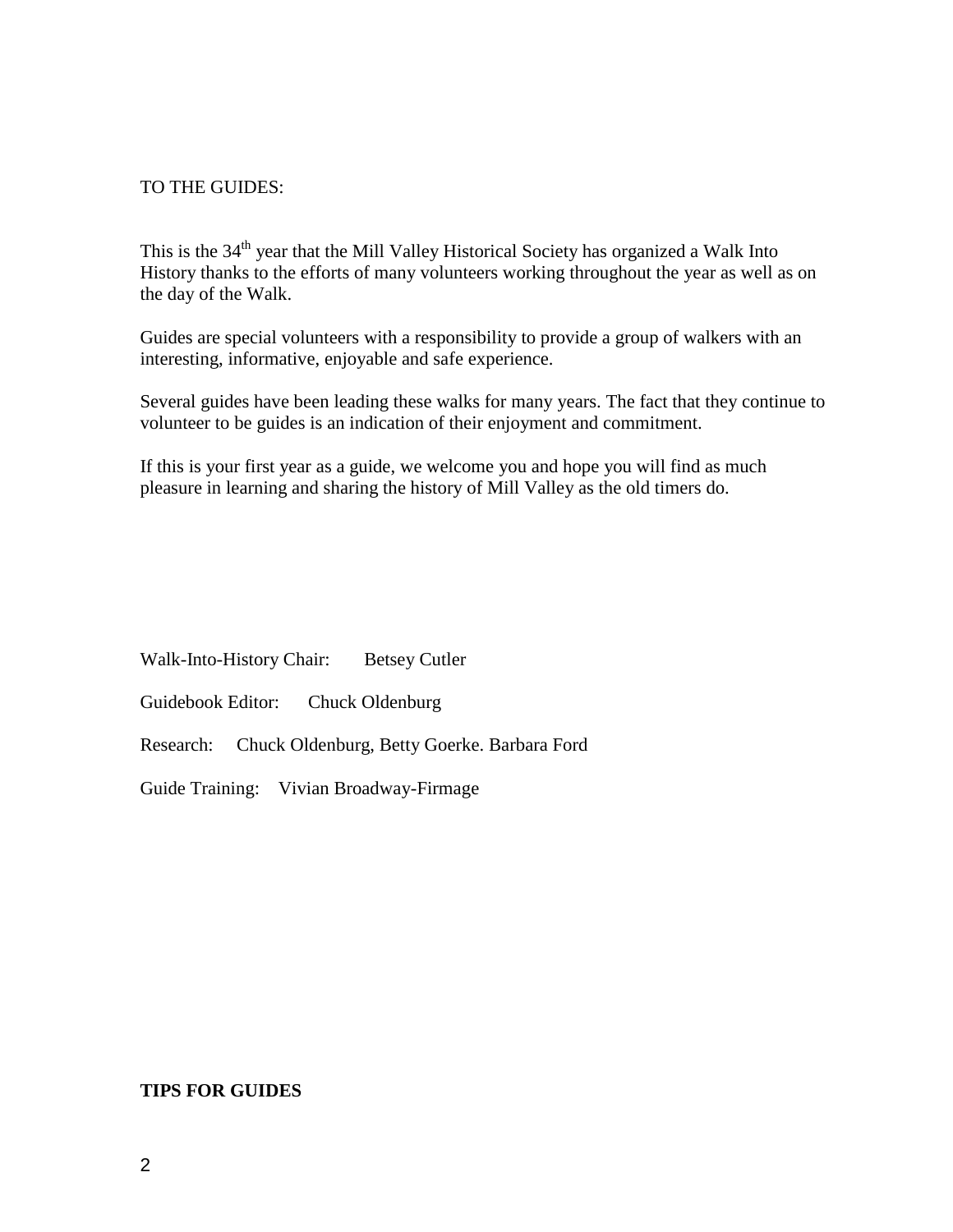Thank you for being a Walk-Into-History guide. Welcome to those who are leading a walk for the first time. We hope you enjoy the experience as much as the returning guides do, They tell us they look forward to the experience.

To be a successful guide requires a commitment of time, energy and preparation. The objective is to provide good leadership and well-presented historical information. It is essential that you have the desire and devotion to offer your group an informative and enjoyable Walk-Into-History. The following instructions can make your job easier:

1. Read the guidebook several times to familiarize yourself with its contents. You will be better able to energize your presentation and connect with your audience if you impart the information in your own words.

2. Practice the walk several times. Each guide is required to go on two practice walks that are conducted by a guide trainer. You should also do one or more practice walks with a friend who can give you feedback on your presentation.

3. Be a strong leader. Keep your group together. At each stop, face the group with your back to what you are describing. Make eye contact.

4. Cover as much guidebook information as you can, focusing on what you believe to be particularly interesting at each stop. Describe the history in your own words—use the guidebook for reference. To assure accuracy, you should read the anecdotes.

5. Show pertinent photos. Encourage comments and questions. Participants may have interesting anecdotes to relate. This type of discussion should generally be encouraged. Welcome any information that walkers contribute. Make a note of it and pass it on to the guide trainer, Vivian Broadway-Firmage, after the walk.

6. Try to avoid groups ahead and behind your group. Speed up or slow down by covering some information before or after the stop where it should be related.

7. Ask one of the participants to manage the photo album for you.

Guides and walkers have enjoyed the annual Walk Into History for over three decades. Good luck, have fun and enjoy the experience of leading a group of walkers interested in the history of Mill Valley.

## **LEAD GROUP OUT SIDE GATE ONTO WEST BLITHEDALE**

### **Stop #1. Along the fence on West Blithedale.**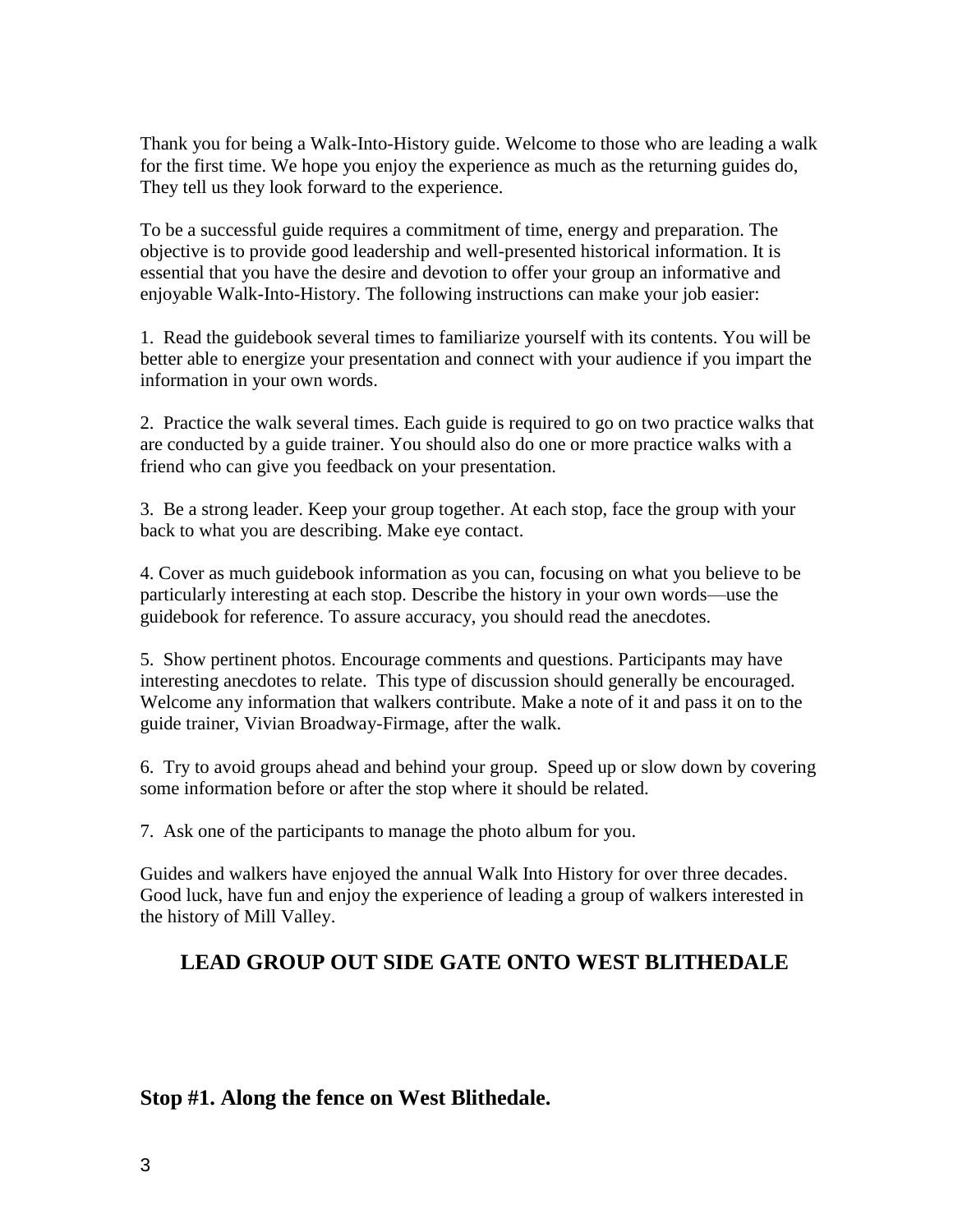### **INTRODUCTION**

Lucretia Hansen Little had been Mill Valley's Town Clerk and official historian. In 1977, illness forced her to retire and move away. A group of interested people established the Historical Society. Their primary goal was to make available all historical material relating to Mill Valley, including the invaluable collection of books, pictures and documents collected by Mrs. Little. Other goals established at the outset were:

- 1. Work for the library in all matters relating to the History Room.
- 2. Take responsibility for the popular First Wednesday Programs.
- 3. Continue the Oral History Program.

This year marks the 34th Walk Into History sponsored by the Mill Valley Historical Society. In 2008 we toured Tamalpais High School which was celebrating its  $100<sup>th</sup>$ anniversary. Our 2006 tour helped celebrate the  $100<sup>th</sup>$  anniversary of the Tamalpais Park subdivision. This year is the  $100<sup>th</sup>$  anniversary of the establishment of a permanent public library in Mill Valley. We are proud to participate in the library's centennial celebration.

Today we will walk from the Outdoor Art Club to the Mill Valley Public Library. The distance is a little less than a mile. The time required is about 1-1/2 hours. The route is quite level.

Introduce yourself. Determine if there are some in the group who are not Mill Valley residents. Be prepared to provide more information for non-residents.

### **SAFETY**

The entire walk is on sidewalks. Keep the group together at crosswalks and be alert for cars and bicycles.

### **OVERVIEW**

In addition to helping celebrate the library's centennial, we will learn about the history of other sources of intellectual information: newspapers, churches and schools.

## **CROSS WEST BLITHEDALE AT CROSSWALK PROCEED TO #34 BUENA VISTA**

#### **STOP #2 In Front of Mount Carmel Convent at #34 Buena Vista**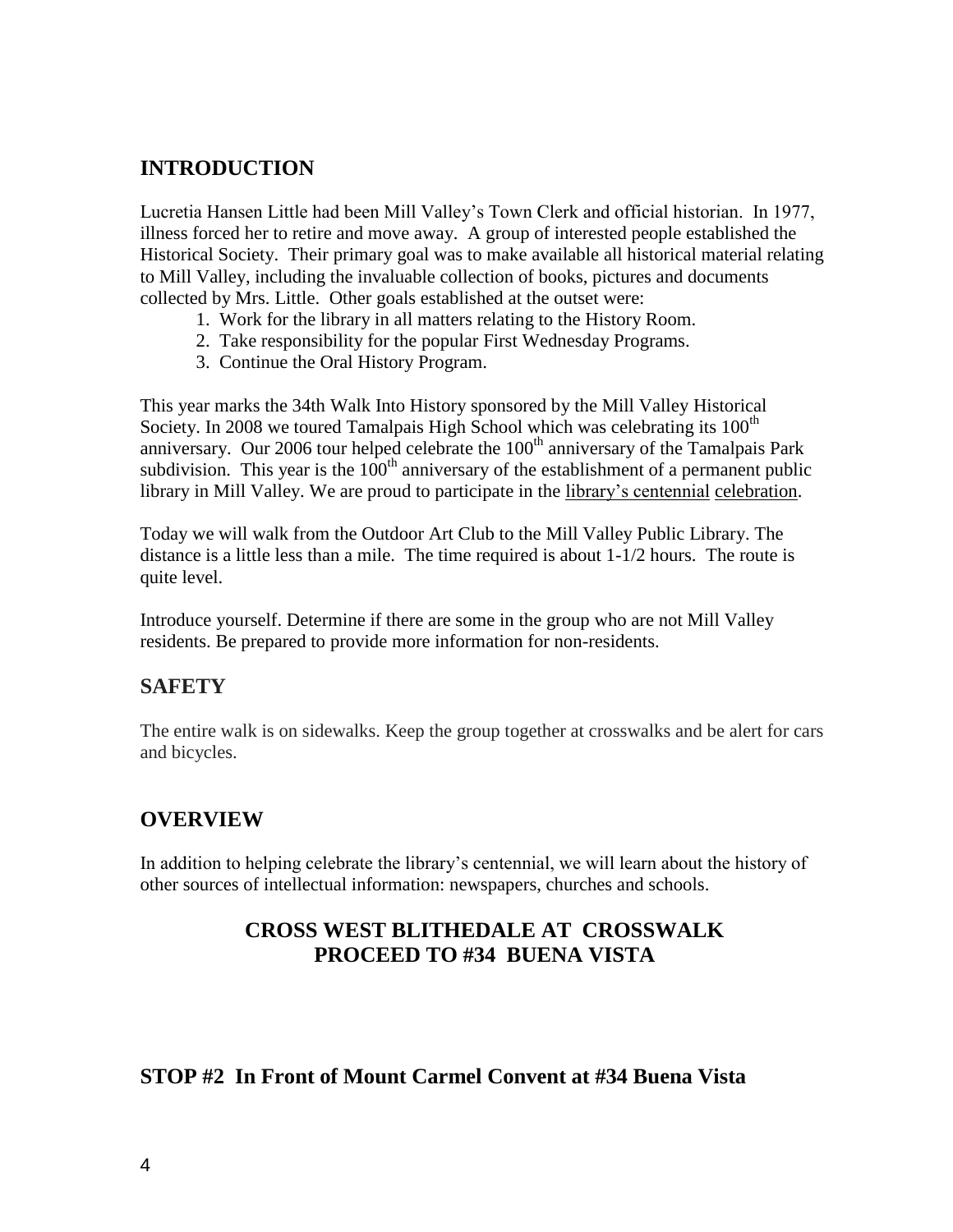Mill Valley's catholic church has an interesting history. Spiritual needs of Catholics were initially provided by Saint Mary's Star of the Sea Church in Sausalito. In 1891, Our Lady of Mt. Carmel Church Mission was established. Monthly services began in the home of Mr. and Mrs. James A. Thompson on Molino Ave. Their daughter, 11 years old at the time, would become the famous novelist, Kathleen Norris.

In 1892, mass was said at the Grammar School (later known as Summit School) on the corner of Cornelia and Summit. Every Sunday, the assistant pastor in Sausalito drove a horse and buggy to Bolinas for mass and then to Mill Valley for a mass in Portuguese for the ranchers and a second mass in English.

### **PHOTO OF GRAMMAR SCHOOL —1910**

In 1893, the first catholic church was built next to the school at what is now 43 Summit. It was a plain wooden building 33 ft. by 65 ft. In 1910, the Mill Valley parish was established. When the church became too small, the overflow met across the street in the house of Michael O'Shaughnessy at 60 Summit—in 1889, he had surveyed the land for development of Mill Valley.

## **PHOTO OF CHURCH ON SUMMIT AVE.**

In 1917, a new church was built down the street from here, and in 1955 a school was built next to it—we will stop at both sites. Nuns teaching at the school were from the order of the Daughters of Mary and Joseph which had first come to San Francisco in 1930. Some of the nuns were from Ireland. The nuns were initially housed on La Goma Street, about a mile away.

## **PHOTO OF CONVENT**

This convent was built for them in 1959. Upstairs are a large bedroom en suite for the mother superior, her office, 10 small bedrooms and bathroom facilities. On the ground floor are the dining room, kitchen, living room, library, work room, guest bedroom en suite, and a housekeeper's bedroom. In a wing of the building is a chapel initially used for a daily mass, but in 1974 it became a pre-first grade classroom. Behind the building is a landscaped outdoor sitting area for the nuns.

The school closed in 1983 and the nuns moved on to other assignments. Since then the convent has been rented to house Dominican nuns some of whom teach at Dominican University in San Rafael. At the present time there are only 2 nuns in residence.

## **CROSS BUENA VISTA MID-BLOCK, TURN LEFT PROCEED TO GREENWOOD SCHOOL**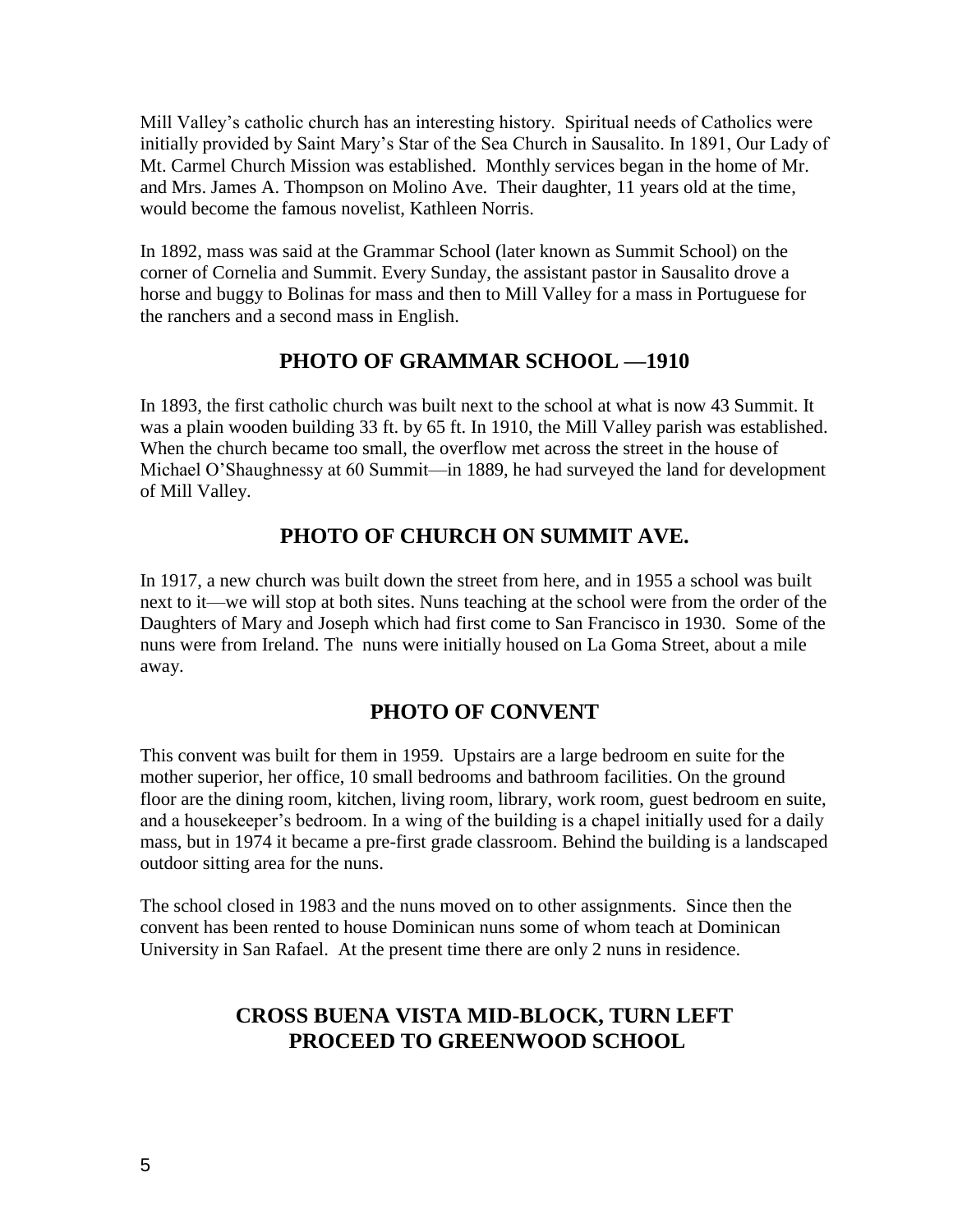#### **Stop #3 Under the pergola in front of Greenwood School**

In 1991, Peter and Mimi Buckley started a kindergarten in their home in Tamalpais Valley. They later moved to a home in Fern Canyon where they continued to educate a growing number of children. In 1996 with 28 pupils in what they called Garden School they tried to establish a school at the historic Redwood Lodge in Blithedale Canyon. Their plan met hot opposition. In 1998, they found a home for three classrooms in this building. The entire building is now used for grades K through 8. The teaching is Waldorf–inspired.

The building was originally Our Lady of Mt. Carmel School which opened in the fall of 1955 with 176 students in grades one through four. Plans called for adding one class each year until the school had eight grades. These plans were realized in 1959. In June 1960, Mt. Carmel graduated its first eighth grade class. During the period 1960 to 1967, the average size of the eighth grade graduating class was 49 students.

The school faculty was composed mainly of sisters until 1972 when lay teachers were in the majority. The Daughters of Mary and Joseph always filled the principal's position.

Initially, this was the only parochial school in southern Marin. Both boys and girls came from parishes in Sausalito, Tiburon and Larkspur as well as Mill Valley. The auditorium with 400 seats was used for Church services from 1956 to 1968. In 1969, a library was added, the auditorium was outfitted for basketball and a stage was added to provide for multipurpose functions.

In 1968, the size of the eighth grade graduating class began to decrease, averaging only 32 students for the period 1968 to 1975, compared with 49 before that. This was the result of the declining birth rate and the opening of other parochial schools in southern Marin. In 1979 there were only 127 students in grades one to four, much less than the 176 in 1955. The school closed in 1983 for lack of students.

Between 1983 and 1998, some of the classrooms were rented as office space, although a few were used on a weekly basis for Christian education classes.

## **ENTER PARKING LOT NEXT TO GREENWOOD SCHOOL**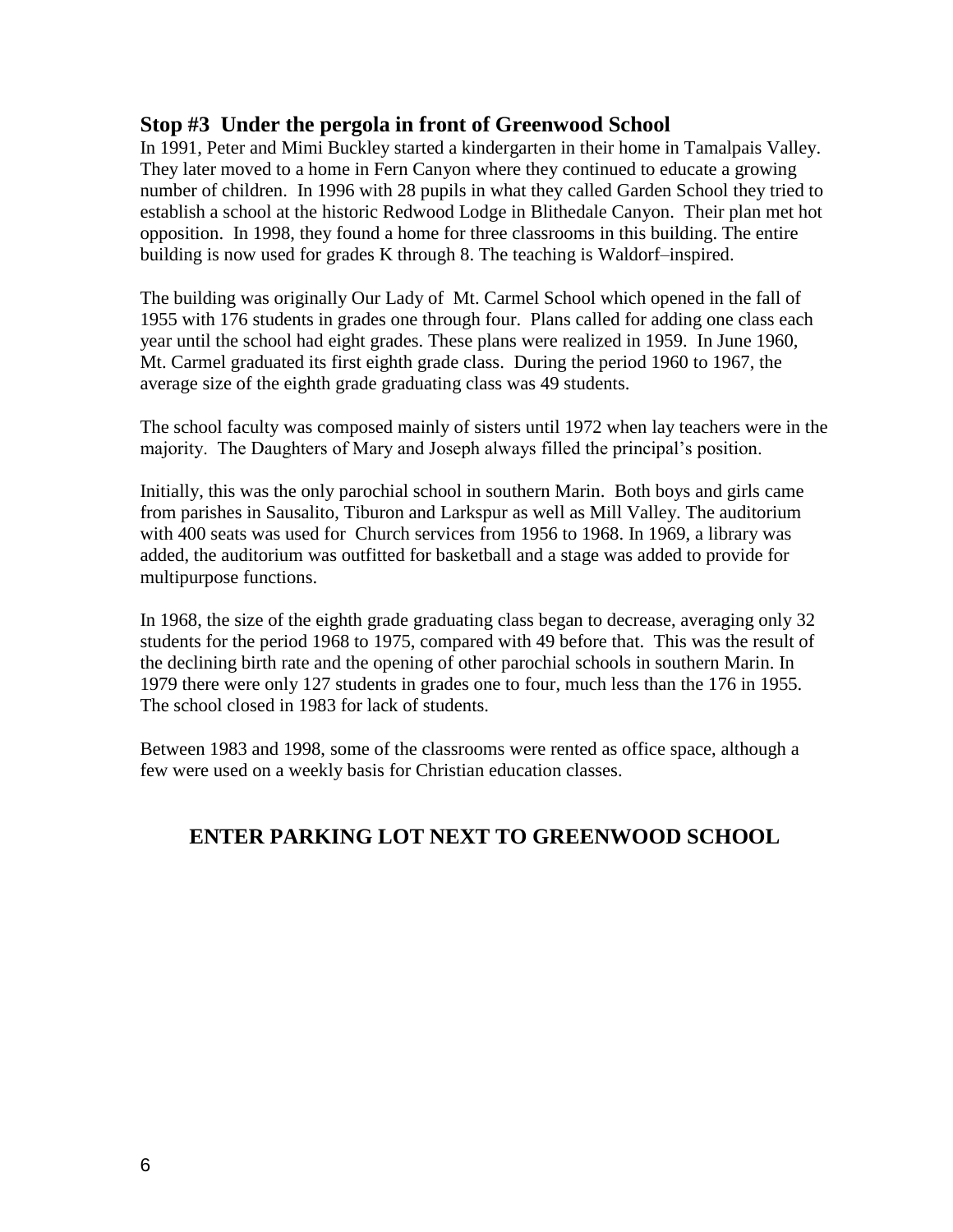#### **Stop #4 In Parking lot next to School**

By 1916, the first church on Summit Ave. proved too small, so the new pastor engineered a new frame and stucco church in the Spanish Mission style which seated 200. A five-room rectory was built next to it. The church was dedicated in 1917.

During the time of the great flu epidemic of 1918/1919, services were held out of doors under the great palm tree. Everyone felt protected from infection by wearing a white cotton cloth mask at all times in public.

## **PHOTO OF SECOND CHURCH IN 1919**

In 1919, Sisters of the Holy Family of San Francisco began catechisms instruction for children of the parish. They came to Mill Valley three times a week, more frequently when preparing them for first communion and confirmation. Sunday School also began in 1919.

In order to raise money for the parish, the pastor sold the first church at 43 Summit Ave. Louis Mauer, a Mill Valley entrepreneur, remodeled the church between 1923 and 1927 into an apartment building which it is today.

Among the pioneer parishioners of the church was Michael Maurice O'Shaughnessy, a native of County Limerick, Ireland. He was the distinguished City Engineer of San Francisco whose monument in California is the O'Shaughnessy Dam built across the Tuolumne River at the outlet of what was Hetch Hetchy Valley. He retained his house on Summit Ave., spent summers there and remained associated with this church until his death in 1934.

### **PHOTO OF SECOND CHURCH IN THE '30s and '40s**

The church was demolished in 1956, and planning began for the construction of the third church on Oakdale, our next stop.

#### **ANECDOTE**

Contractor Tony Brabo, who is now 99 years old recalls what happened in 1956 when he had the job of demolishing the church. He put a cable around the building and pulled on it. The church bounced back and forth in the process and hit the rectory. A furious priest came running out of the rectory followed by a young woman. Both were scared to death.

## **PROCEED TO UPPER CORNER OF PARKING LOT**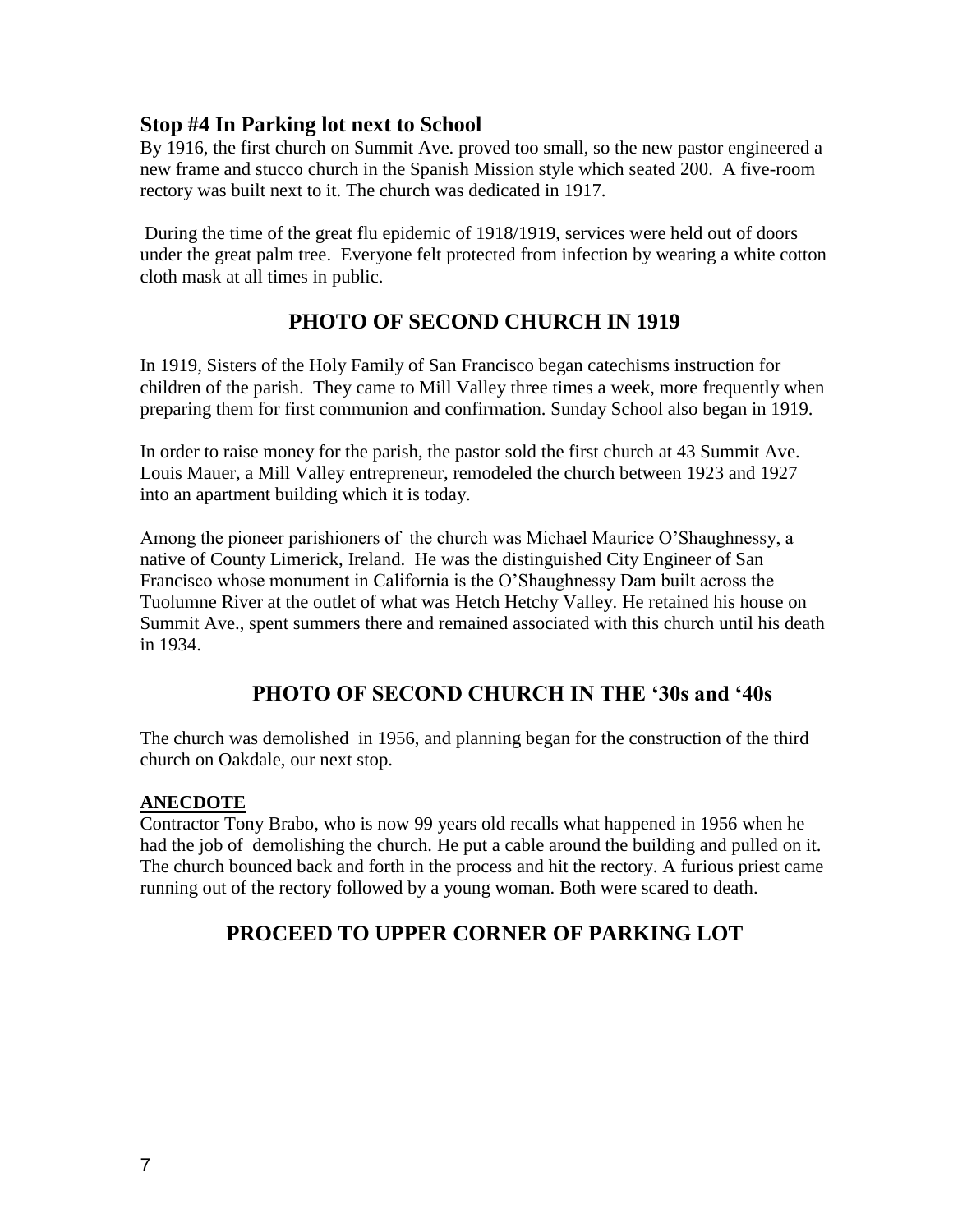#### **Stop #5 In upper corner of parking lot**

Our Lady of Mount Carmel Church was dedicated in 1968. According to the architect, Fred Houweling of San Mateo, the design is a composite of semi-contemporary and Mill Valley traditional architecture. The copper covered spire, with a gold leaf cross is 140 feet from the sidewalk level—quite a landmark. The main entranceway area consists of lava rock surrounding massive redwood doors. The church is constructed as a twelve sided polygon. Inside are 850 seats—the previous church had 200 seats, and the school auditorium had 400 seats. The pews were constructed by the Trappist Monks of Oregon.

Once inside, the visitor is immediately impressed by the blend of color and lights, and by what appears to be an enormous seating area. Yet the fact is that none of the 850 seats is more than 17 rows from the altar. Huge vertical columns are finished on the inside as sandblasted shale aggregate with Venetian glass mosaic inserts whose colors coordinate the unique faceted glass windows.

Special lighting is employed to create interesting effects, both inside and outside the Church. A bank of overhead spotlights accents the pure white wall behind the altars.

The ten faceted glass windows which ring the Church vary in color from blue to red in progression and back to blue, representing the major days and seasons of the liturgical calendar in symbolic form. The entrance window over the narthex shows Our Lady of Mount Carmel.

## **PHOTO OF THE PRESENT CHURCH**

#### **ANECDOTE**

Obtaining the city's approval to build the church was challenging. The first step, a review by the Architectural Advisory Committee led to the IJ headline: "Mill Valley Rejects Catholic Church 'It Looks Like a Supermarket'". Other involved bodies were the Planning Commission, the City Council and the Archdiocesan Building Committee. The architect suffered a heart attack and was replaced by one of the architects that had designed the new cathedral in San Francisco. Other challenges were: setback problems, required variances, an existing home, curving the street, a retaining wall, parking, and neighborhood objections. But in the end, it was approved and an architect on the Planning Commission said, "This will be a real monument for the City of Mill Valley."

## **TURN LEFT ON OAKDALE, CROSS WEST BLITHEDALE, TURN RIGHT THEN LEFT ONTO THE FIRST DRIVEWAY FOLLOW PATH TO CITY HALL PARKING LOT TURN LEFT TO ERNEST BLOCH PARK**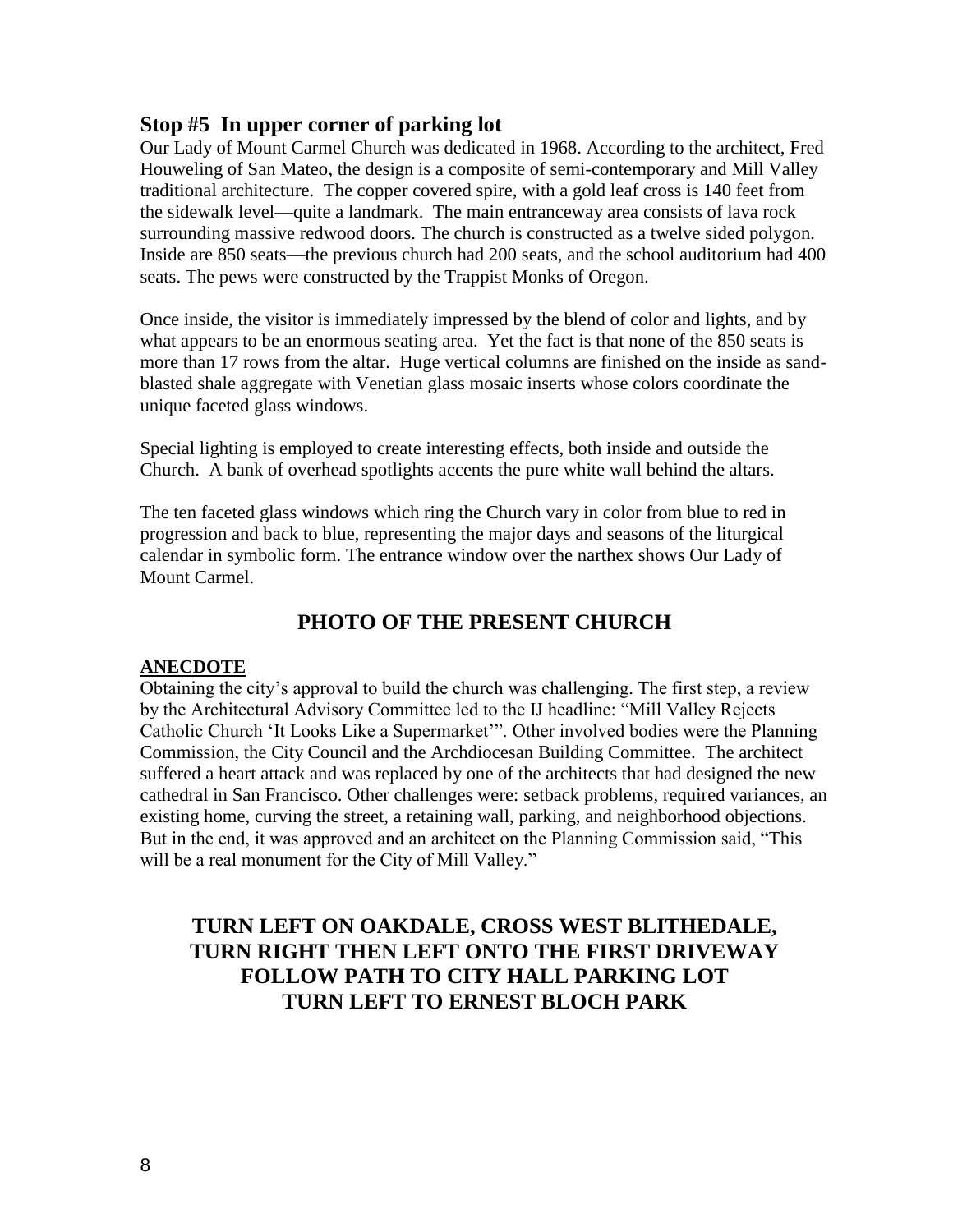#### **Stop #6. In Ernest Bloch Park**

The Outdoor Art Club was founded in 1902 by a group of women who were concerned about preserving the natural beauty of the Mill Valley area from rowdies and from the destruction of plant life along the hiking trails. The main hall designed by Bernard Maybeck was built in 1904. Subsequent modifications and additions include a library wing, an enlarged kitchen, side porches and a wedding garden.

Traditional uses include civic affairs, disaster assistance, community service, social activities, parties, weddings and recently the Mill Valley Film Festival. Special uses have been a town library and church services.

In 1904, part of the Outdoor Art Clubhouse was used as a town library open three days a week. In 1908, the Club gave 750 volumes and furnishings to the town for the first Free Public Library in the Assembly Room of the Town Hall, above the firehouse.

In 1924, the Federated Community Church of Mill Valley was organized and services were held in the Outdoor Art Club. By 1930, members had raised sufficient funds to erect a church on the corner of Olive and Throckmorton.

In 1954, the Church of Our Savior held services in the Outdoor Art Club during reconstruction of the church at Lovell and Old Mill.

In 1964 the Christian Science Church sold its building at Olive and Lovell. While their new church was being built on Camino Alto, services were held each Sunday and Wednesday at the Outdoor Art Club. The Sunday School was held in the club's library. The Christian Science Reading Room was directly across the street on Throckmorton, next to El Paseo.

There were other temporary venues for protestant church services in Mill Valley. For example, in 1969, the Church of Christ met in Brown's Hall on Miller Ave., the First Southern Baptist Church met in the Masonic Hall on Corte Madera Ave., and the Full Gospel Service met in the American Legion Hall on Miller Ave.

## **PROCEED THROUGH PARKING LOT CROSS CORTE MADERA AT CROSS WALK TO #21 CORTE MADERA AVE.**

.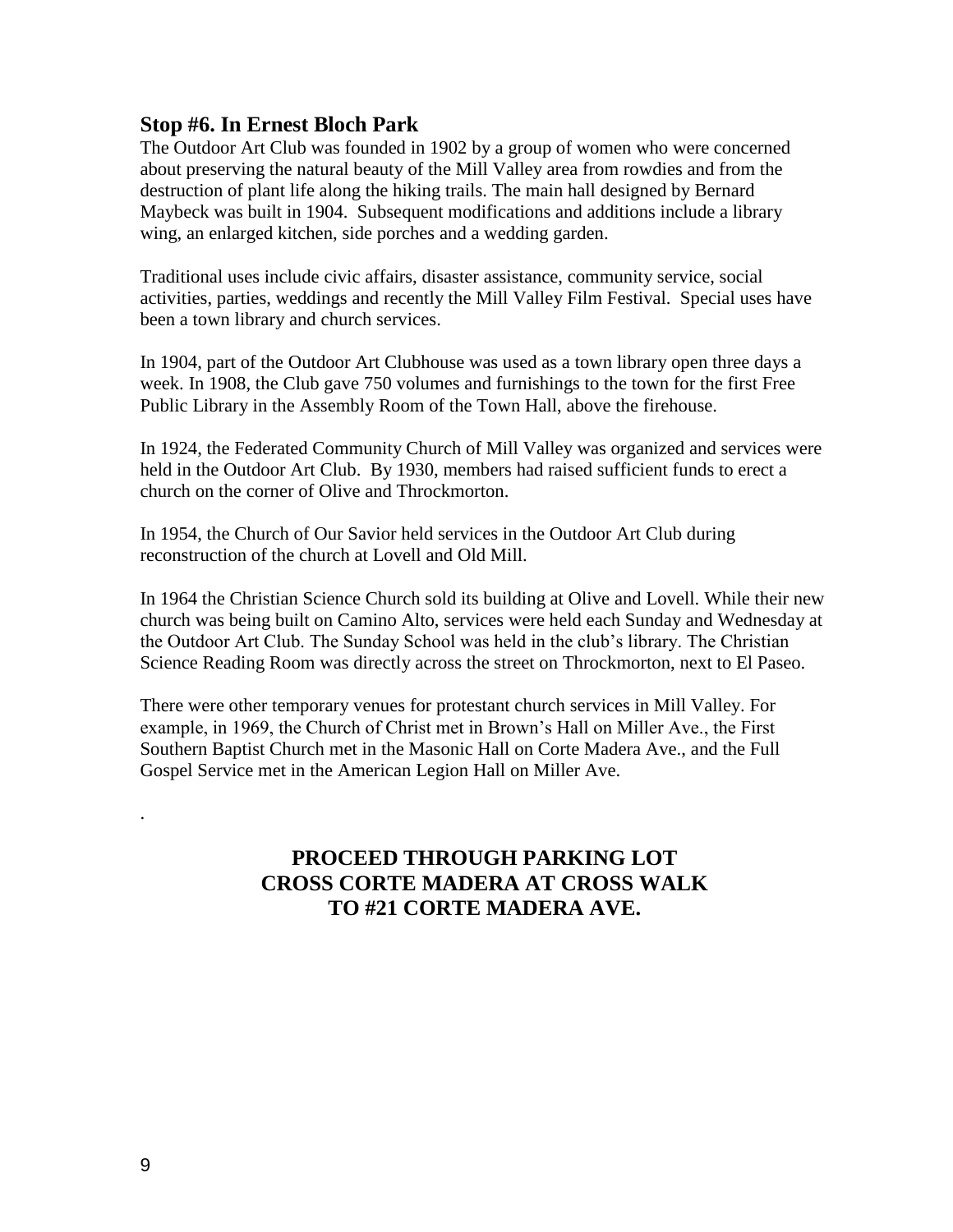#### **Stop #7 At #21 Corte Madera Ave.**

Both the *Mill Valley Record* and the *Pacific Sun* were published in this building. We'll discuss the history of the *Record* at the stop after the next one.

In 1963, Merrill and Joann Grohman created the *Pacific Sun* in the back of a Stinson Beach grocery store. They moved the "Mom and Pop operation" to the garage of their home on Panoramic. In 1966 the *Pacific Sun* moved to San Rafael. Steve McNamara bought it that year . In 1972, he moved operations to this location where they remained until 2005.

The *Pacific Sun* is the second longest running alternative weekly in the country—Village Voice is first. In 1984 The *Sun* won the award for General Excellence from the California Newspaper Publishers Association. There have been many other awards.

The San Francisco Press Club awarded The *Sun* first prize for the best news story in a northern California non-daily paper for 1968. The story, "The Night Nicasio Fired the Principal" was written ten months after Steve McNamara took over as editor and publisher. The story described the school board's firing of the principal for asserting that she had smoked marijuana for 18 years.

Before making a name for herself in politics, Barbara Boxer gained recognition as a journalist for the *Sun*. During her two-year stint as a reporter, she won a Press Club award for a 1973 story on a state supreme court controversy.

Alice Yarish, with the Sun from 1969 to 1973, won two Press Club awards, one in 1973 for "The Single Mother in Marin", the other for her 1972 series on the Marin County Drug Abuse Bureau.

For 52 weeks in 1975-1976, Mill Valley resident Cyra McFadden authored a chapter of "The Serial", a satire about "pseudo-hip life in Marin". In 1977, Alfred A. Knopf published all 52 episodes in a spiral bound 111-page book that sold for \$4.95. In 1978, NBC produced a special news cast hosted by Edwin Newman entitled, "I Want It all Now". It was apparently inspired by "The Serial", purporting to describe life in Marin County". Unfortunately, NBC missed the point and made up material. The National News Council voted to censure NBC over their portrayal. In 1980, Paramount Pictures produced "Serial", starring Martin Mull and Tuesday Weld. Hollywood lacked McFadden's deft touch and the movie was rather a bust.

#### **ANECDOTE**

From the back cover of the book, The Serial—A year in the life of Marin County: "Here in 52 zingy episodes is a hilarious and deadly account of The Liberated Life à la Marin County, California—featuring an average couple."

## **PROCEED UP CORTE MADERA AVE. TURN LEFT ON LOVELL**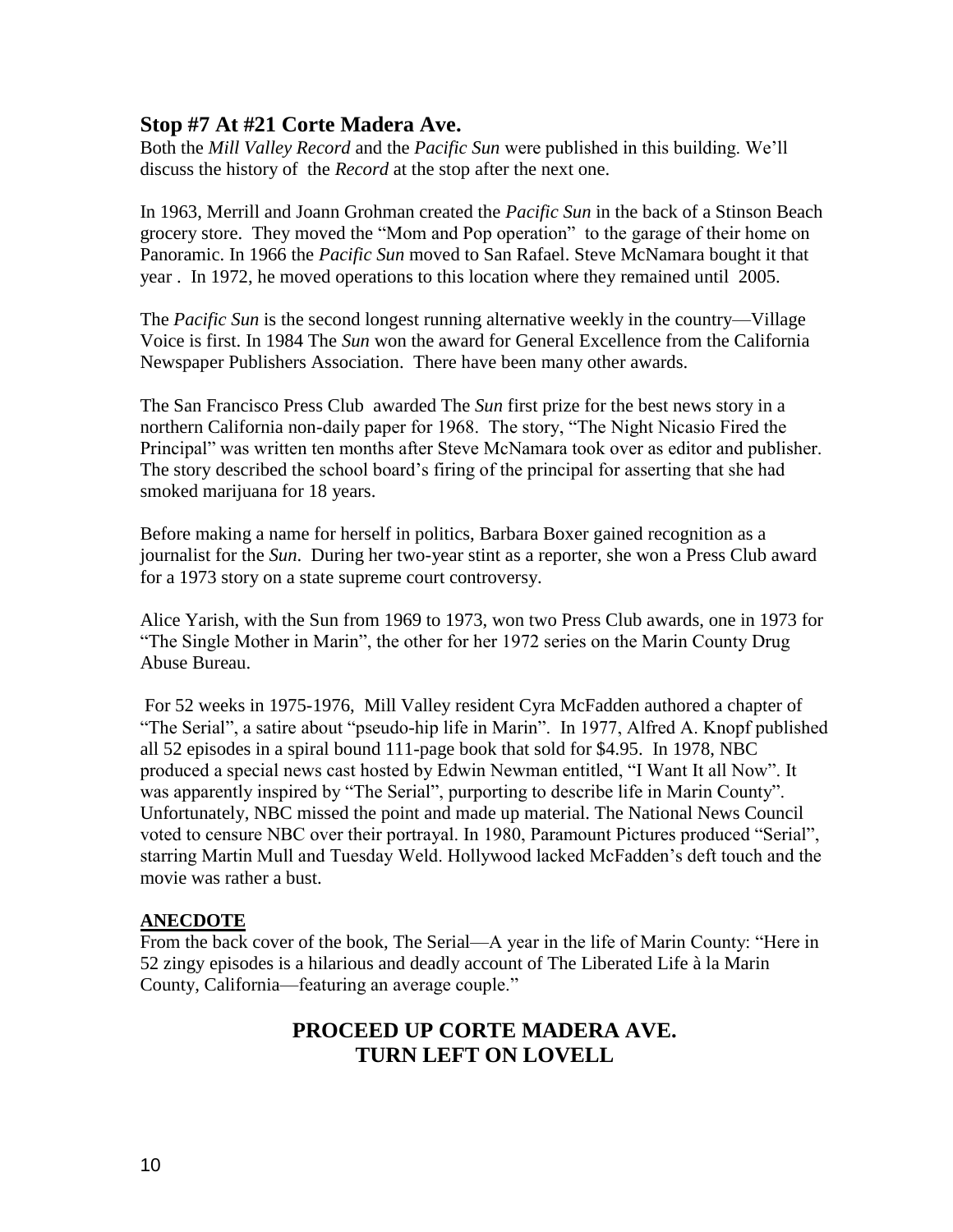#### **STOP #8 45 Lovell — Mount Carmel Shop**

The Robert F. Russell Mortuary was at this location from the mid-1930s until 1945. Mr. Gooch joined Mr. Russell as partner in 1946 and their new funeral parlor opened on Miller Ave. in 1947.

In the 1950s the Mount Carmel Salvage Shop evolved from church rummage sales that had been held periodically nearby. The church rented the building from the mortuary's owners and converted it into a thrift shop. In 1951, when the owners decided to sell, the church bought the building. The church's Women's Club had hopes of raising enough money to found a parochial school which was indeed built in 1955.

A major remodeling of the shop in 1973 added more windows to lighten it up and create the spacious basement area where furniture and bulkier items are located. In 2004, shop management replaced a wall, did some repainting, added new awnings and started a landscaping project, all funded by proceeds from sales.

The shop has seven paid staff and a volunteer corps of about 36. Each day there are two three-hour shifts: from 10 to 1 and 1 to 4. Some call it Mill Valley's only department store. Everything the shop sells comes from donations from all over Marin.

It is also a great recycling outlet. Items that remain unsold are sent to other places where they can help in all kinds of ways. For example certain towels and rugs are given to the humane society. Some items are picked up weekly by WHAP (Women Helping All People) of Marin City for sale or distribution to those in need. The shop benefits a variety of causes, from the homeless to the hungry.

Although this stop has little to do with "Intellectual Pursuits" it is included in our walk as part of the history of Catholicism in Mill Valley.

## **TURN LEFT ON MADRONA AND PROCEED TO A POINT OPPOSITE FLAT SHED PIZZA**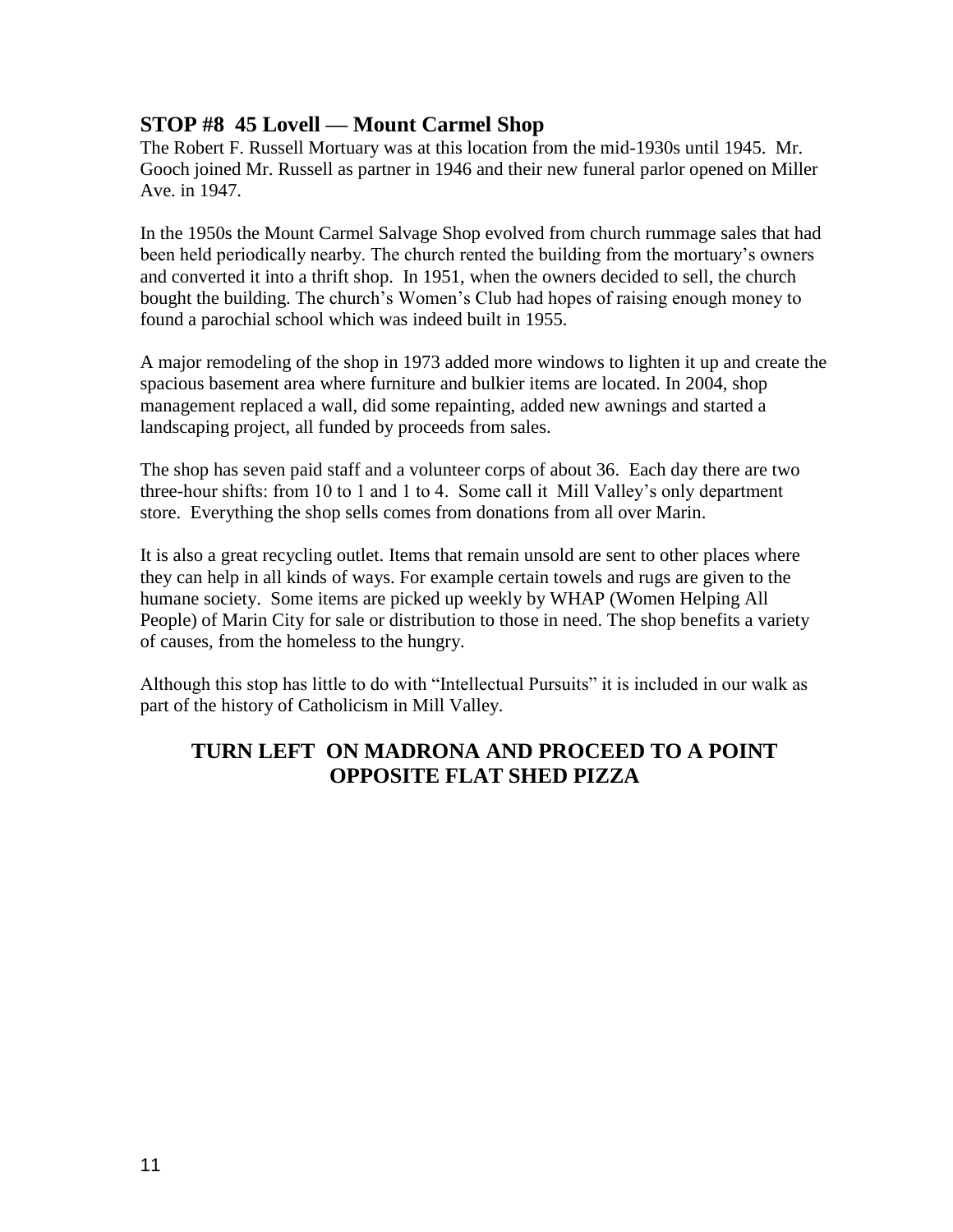#### **STOP #9 Opposite 17 Madrona - Mill Valley Record**

The Mill Valley Record was published in this building from 1905 until 1940. The first newspaper published in Mill Valley was The Mill Valley Times published by Frederick F. Runyon every other Saturday during the three summer months of 1893. Next came the Marin Press in 1895 and 1896 with Runyon as editor. Next was the Marin County Enterprise which was published weekly between 1899 and 1904. The weekly Mill Valley Record had begun in 1901. After competing for three years, the two weeklies combined in 1904 as the Record-Enterprise. Between 1908 and 1910 there had been competition from the weekly Mill Valley Independent. In 1917, the name Enterprise was dropped.

With competition no longer a factor in 1914, the Mill Valley Record announced that it was published every Saturday morning by the Mill Valley & Sausalito Publishing Co. with Business, Editorial and Printing Offices on Madrona Street. A subscription cost \$2.50 per year with copies delivered to subscribers through the Mill Valley Post Office. Single copies could be purchased at Relmann's and at Hervers' News Store for 5 cents.

This is what the banner on the front page looked like in 1914: in the center in large Old English Text (like today's New York Times): "Mill Valley Record"; under it in small common text: "The Record-Enterprise"; on the left side in italics: "Independent and Dependable"; on the right side: "Aggressive and Progressive". That says it all.

In the days before radio, Mill Valley residents got much of their news from newspapers. Commuters to San Francisco could pick up a San Francisco morning paper at the depot and read it during the 50 minute trip on the train and ferry to the city. There were afternoon papers for the return trip. The Mill Valley Record covered local news plus ads for local stores and services. At first it came out on Saturday then it was Thursday and later, Wednesday. The Record was Mill Valley's source of local news. The City Council changed its meeting night to Monday so that a report of its meeting could appear in the Wednesday Record.

In 1940 the Record moved to 70 Throckmorton and later to 21 Corte Madera. In 1963 Katherine and Ned Mills bought the paper. The press was an old fashioned flatbed and was forever breaking down.

#### **PHOTO OF PRINTING AT 21 CORTE MADERA IN 1965 (MVU #2757)**

In 1966 the operation moved to 78 East Blithedale and in 1978 to 438 Miller. In that building there were only people, typewriters and a Xerox, no printing press. The Mills sold the paper in 1987. It ceased to be published in September 1991. The Mill Valley Herald has replaced it as the source of local news.

## **CROSS MADRONA AT MID-BLOCK, TURN RIGHT, RETURN TO LOVELL AND TURN LEFT**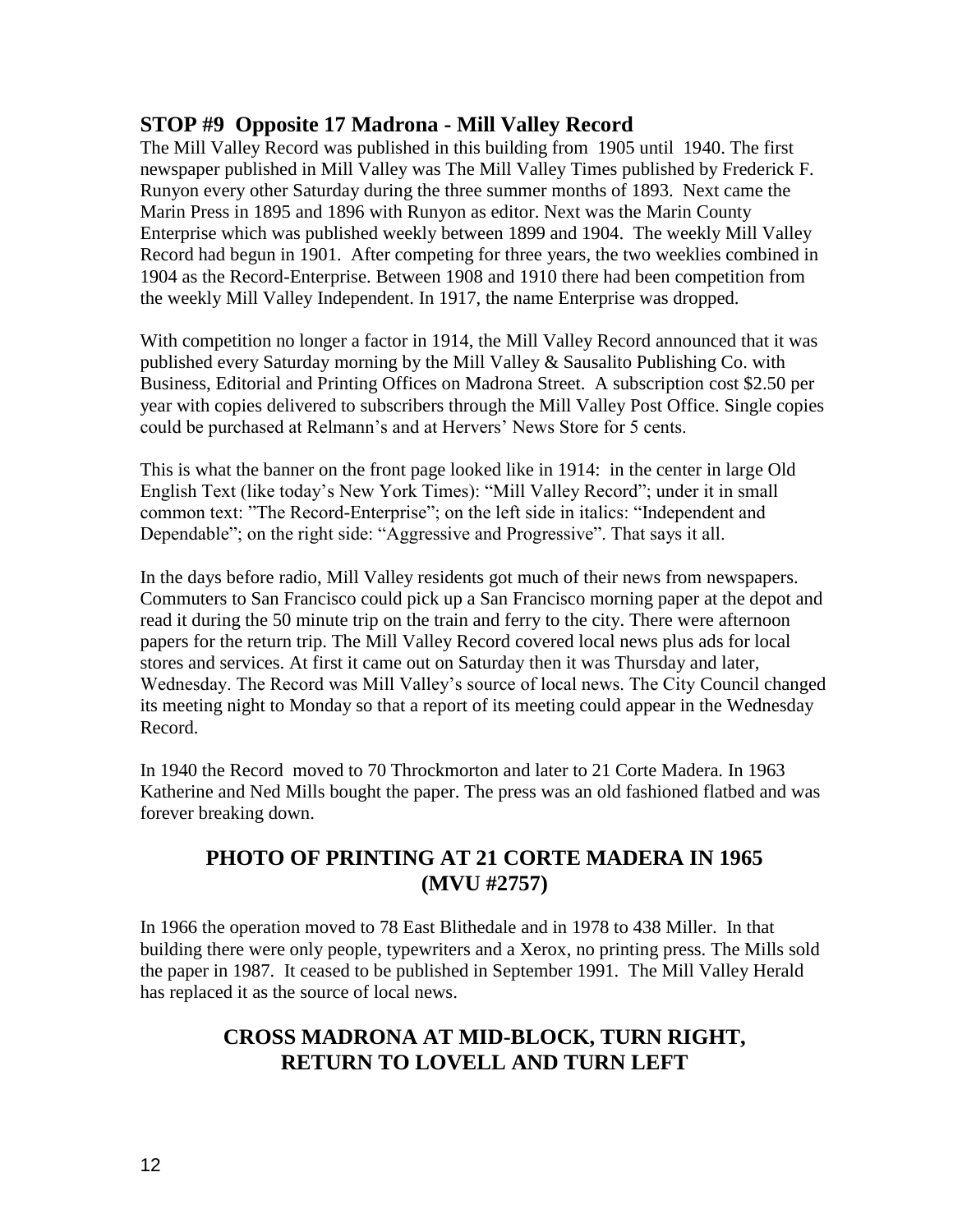#### **STOP #10 Across from #52 Lovell – Carnegie Library**

Until 1911, Mill Valley's library was housed in temporary quarters, first the Outdoor Art Club, then the Town Hall. In 1908, voters approved a bond issue to purchase a permanent library site, and library enthusiasts applied to the Carnegie Foundation for \$20,000 to finance the library. In 1909, property taxes were increased to guarantee \$2000/year to operate the library, as required by the Carnegie foundation. The lot at 52 Lovell was purchased.

Andrew Carnegie (1835 – 1919) was an industrialist, businessman, entrepreneur and a major philanthropist. He was born in Scotland and migrated to the United States as a child with his parents.

He earned most of his fortune in the [steel industry.](http://en.wikipedia.org/wiki/Steel) In the 1870s, he founded the [Carnegie](http://en.wikipedia.org/wiki/Carnegie_Steel_Company)  [Steel Company.](http://en.wikipedia.org/wiki/Carnegie_Steel_Company) By the 1890s, the company was the largest and most profitable industrial enterprise in the world. In 1901, Carnegie sold it to [J.P. Morgan](http://en.wikipedia.org/wiki/J.P._Morgan) who created [U.S. Steel.](http://en.wikipedia.org/wiki/U.S._Steel) Carnegie devoted the remainder of his life to large-scale philanthropy, with special emphasis on local libraries, world peace, education and scientific research.

From 1901 forward, public attention was turned from the shrewd business acumen which had enabled Carnegie to accumulate such a fortune, to the public-spirited way in which he devoted himself to utilizing it on philanthropic projects.

In total Carnegie funded some 3,000 libraries, located in 47 US states, and seven other English speaking countries. His method was to build and equip, but only on condition that the local authority provide the land and a budget for operation and maintenance.

Mill Valley's Carnegie library opened on July 22, 1911. Miss Lillian Gardner, daughter of prominent citizen Jacob Gardner, was appointed librarian and served until 1917. She was followed by Miss Sybil Nye who served for 22 years. This building was the Mill Valley Library until August 1966 when the present library was built at 375 Throckmorton Ave.

## **Photo of Carnegie Library – 1911 (MVE 0018) Photo of Lillian Gardner – 1911 (MVE 0019)**

In 1970, the Carnegie library was sold at auction for \$16,500. In 1979, it was sold for \$420,000 and remodeled into a luxurious 5100 sq. ft. private home which was opened for our Walk-Into-History in 2000. Art exhibitions have been held in the home. A portrait of Andrew Carnegie has been passed on from owner to owner. The house was sold again in 2010 for about \$2.7 million.

## **PROCEED ON SIDEWALK OF LOVELL TO OLIVE**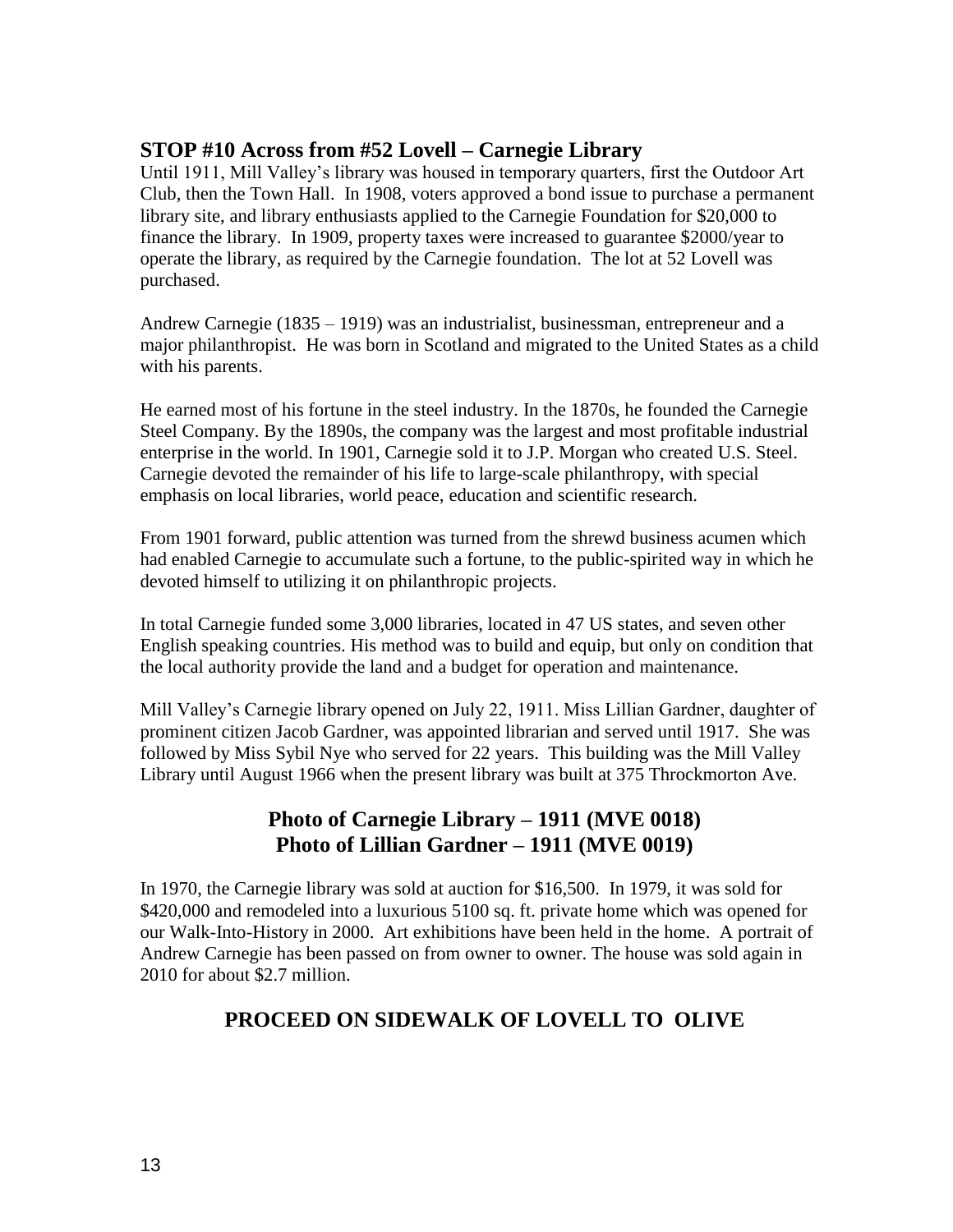### **STOP #11 Corner Olive and Lovell**

In 1897, the reverend John Rea, a Congregational minister from Oakland, retired to Mill Valley where he became a successful real estate broker and builder (he built the Keystone block on Lytton Square and the Congregational Church on Summit Ave.). He founded the Congregational Church and served as its first pastor.

## **PHOTO OF CONGREGATIONAL CHURCH**

John Rea's wife, Catherine Pauline Rea (nee Elizabeth McKee), after being healed by a Christian Science practitioner from severe burns in an incinerator explosion, developed an interest in the Christian Science faith. She held meetings at first in their home and then in another person's home. Increased attendance soon outgrew the apace for services—a Reading Room was located in the Christian Science Hall upstairs in the Keystone Building.

The Christian Science Society was organized in 1907. This building was formerly the Christian Science Church. In March 1909, 15 members made pledges sufficient to buy the lot and to contract for a building to contain an auditorium and a Reading Room at the back. Services were first conducted on July 11, 1909. By 1912 there were 35 members. In January 1914, the adjoining lot on Olive St. was purchased. In February 1914 the Reading Room was moved back to the Keystone Building and the auditorium was extended to the full length of the building.

## **PHOTO OF CHRISTIAN SCIENCE CHURCH IN 1919**

In 1936 the members borrowed \$4000 to build a two level addition on Olive St. for Sunday School, Readers and Committee room. The loan was paid off in 1944. In 1951, a nursery school was set up at 73 Lovell for kids too small for Sunday school. In 1958, members rented and renovated 15 Throckmorton for a Reading Room next to El Paseo.

In August 1964, this building was sold to the Community Church for \$39,000. The members of the Christian Science Church had bought 5.2. acres at 279 Camino Alto, and commissioned architect Charles Warren Callister to design a new church. Services were held in the Outdoor Art Club until the new church was completed 15 months later.

In the 1960s, the Quakers held their meetings in this old church. In the 1990s, the Wee Care nursery school was here. The Community Church office is upstairs. Since 2004, the lower floor has been occupied by the Old Firehouse School Mill Valley which is licensed for 30 children ages 2-5, in two classrooms. The school was founded in 1966 in an old firehouse in Lafayette. Its philosophy of education is inspired by the Reggio Emilia approach. It has campuses in Lafayette and Walnut Creek as well. This building was never a firehouse.

## **TURN LEFT ONTO SIDEWALK OF OLIVE**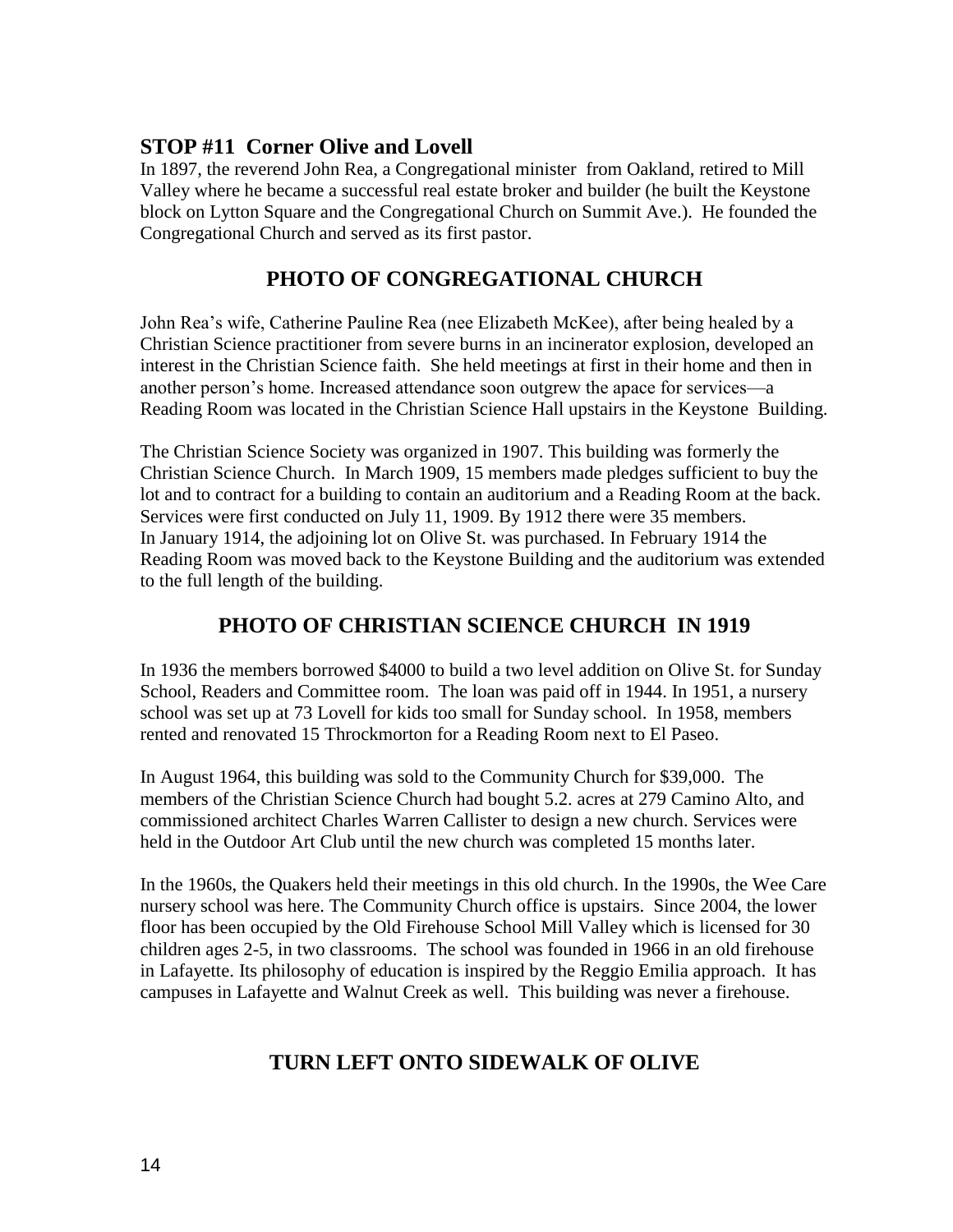#### **STOP #12 At Olive and Throckmorton - Community Church**

Mill Valley's Congregational Church held its earliest services in Koerner's Hall and Sunday school in Summit School. The Tamalpais Land & Water Company donated land at 24 Summit where a church was built in 1897.

Church membership sagged in the 1920s. A group of members wanted to start a nondenominational church in Mill Valley. So, in 1924, the Federated Community Church of Mill Valley was organized. The new Community Church with 50 members began to hold services in the Outdoor Art Club in 1925.

By 1929 plans had been developed for a church to be erected on lots purchased from the California Home Missionary Society (Congregational) on the corner of Olive and Throckmorton. By 1930, members had raised sufficient funds to erect a new church.

Tamalpais Union High School principal Ernest Wood and his wife Mabel were among the founders of the church. Wood made construction of the church a practical crafts project of his Tam High students. The mechanical drawing teacher drew plans for a one-room church based on the Maybeck-designed Outdoor Art Club. The woodworking teacher built the edifice under private contract. The pews, chancel furniture and the pulpit were constructed by the students of the woodworking class. The "Little Church in the Redwoods" opened for services in 1930.

## **PHOTO OF COMMUNITY CHURCH - 1930**

In 1957, a memorial chapel, library and parish hall were added. The aim of the church to affiliate all of the churches in Mill Valley into one organization was never realized—the Congregational church was the only one to give up its active church program.

## **PHOTO OF COMMUNITY CHURCH – 1960's**

In 1975, the church became part of the United Church of Christ, a national communion formed by the merger of the Congregational-Christian and the Evangelical-Reformed churches. In the late 80's and early 90's the Church provided space for the Metropolitan Community Church, which served the gay and lesbian community.

## **TURN RIGHT ON THROCKMORTON PROCEED TO OLD MILL TURN RIGHT PROCEED TO LOVELL**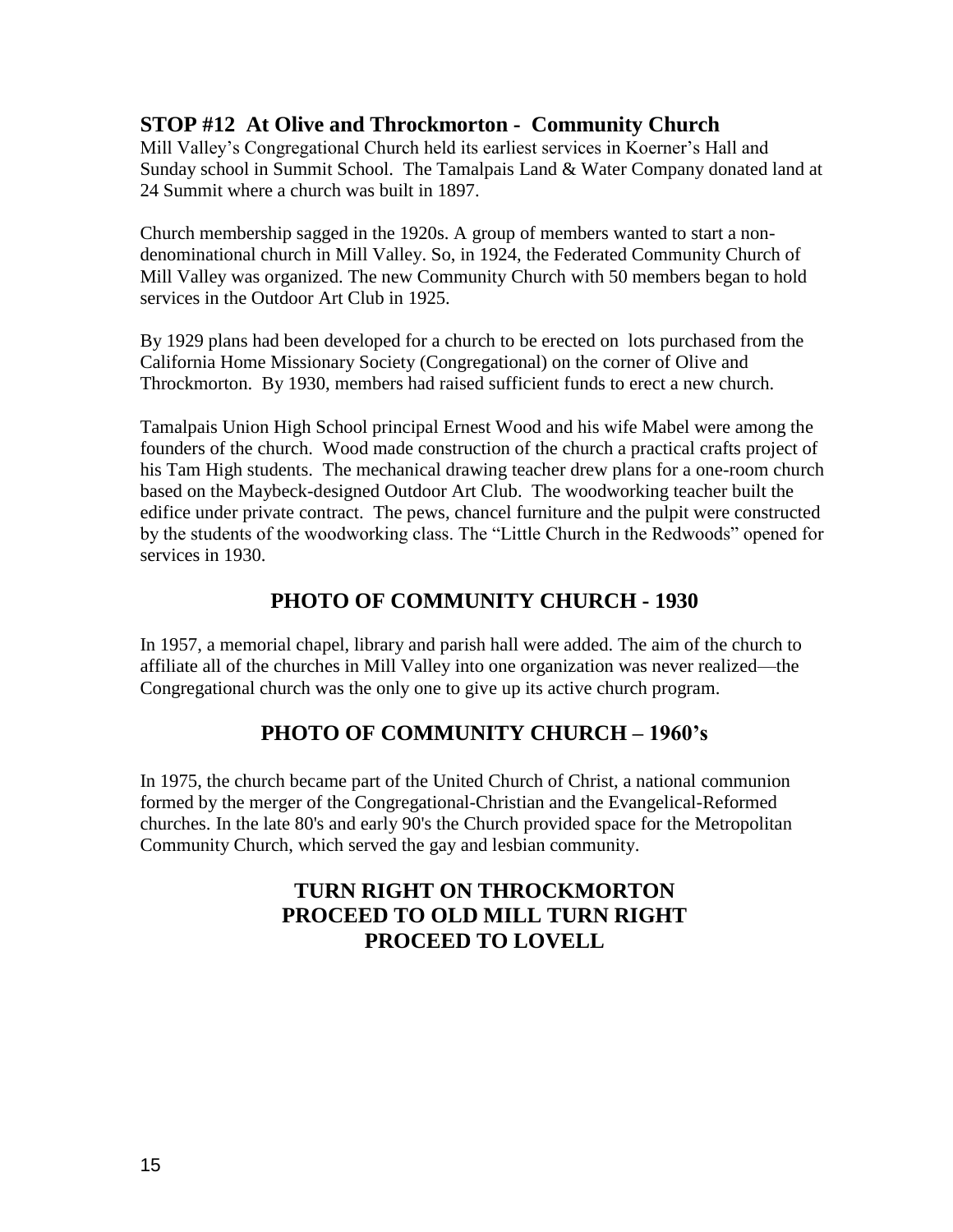#### **STOP #13 At Old Mill and Lovell - Church of Our Savior**

A few years before 1890, the first rector of Sausalito's Christ Church (built in 1882) and his wife took their horse drawn wagon to the Mill Valley area each week to hold Sunday school classes. There were often just four pupils including the children of Jacob Gardner. In 1890, the Sunday school classes were supplemented with services for an expanding congregation in the redwoods of Old Mill Park.

In 1892, an Episcopal mission was founded. The congregation held its first service on June 12, 1892 in Summit School. The Tamalpais Land & Water Company donated a three-lot site at the corner of Lovell and Old Mill. Architect Willis Polk drew up plans for a building and oversaw the construction which was financed by Mrs. Frederick Wilcox Reed in memory of her husband, former rector of Christ Church in Sausalito. The first service in the new church took place in September 1892. A rectory was added on Old Mill in 1898. The Mission was reorganized as a parish in 1903 and changed its name to Episcopal Church of Our Savior. Guild Hall was added on Lovell in 1908.

### **PHOTO OF CHURCH - 1892**

The original church was torn down in 1954. A new larger church was built on the site. Services were held in the Outdoor Art Club during construction of the new church. The first service in the new church was in April 1955. An addition was constructed on Lovell in 1960.

### **PHOTO OF CHURCH - 1955**

#### **ANECDOTE**

In 1893, members had a large bell made for the belfry. But it was too heavy to be hung anywhere in the church. So it was loaned to Summit School where it was used periodically for 46 years until the school closed for good at the end of the 1939 school year. In 1940, before Summit School was razed in 1941, the bell was returned to the church and stored in the basement of the church. It was finally hung in January 1948 on a low support in the entrance of the old church. In October 1954 the bell was hung in the tower of the new church.

### **PROCEED UP LOVELL TO SUMMIT AND PAUSE**

### **LOOK UP SUMMIT TO SEE THE SUMMIT SCHOOL PLAQUE**

### **CROSS ELMA, TURN LEFT**

#### **Stop #14 On west sidewalk of Elma – Old Mill School**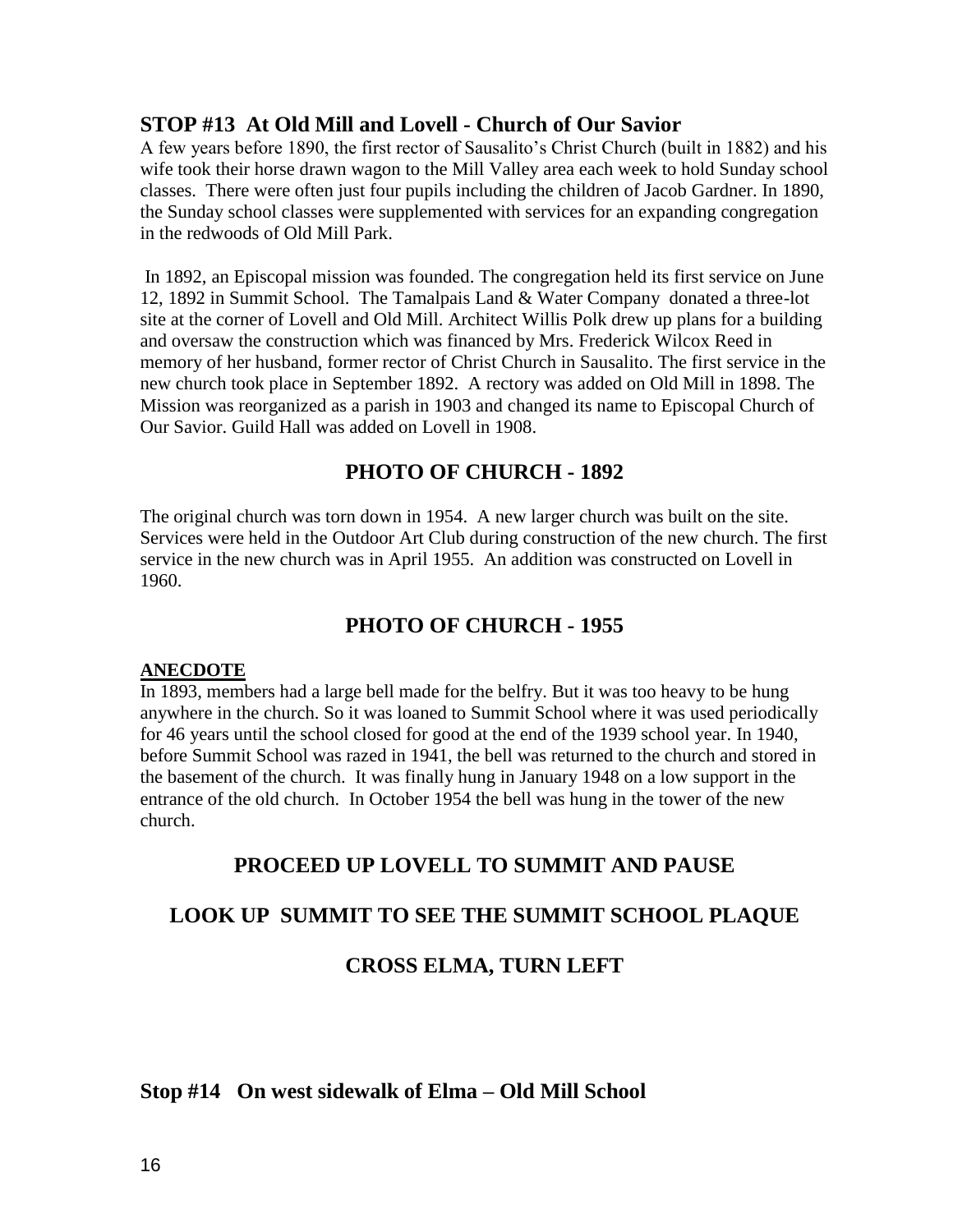In 1891 School Trustee Jacob Gardner dug into his own pocket and had the first school building erected and furnished near Madrona and Throckmorton. As the legal minimum for opening a school was 12 children, the area was combed to get enough pupils to qualify as a school district. Two Johnson children were discovered in the Muir Woods area bringing the enrollment to 13—enough for a school. This old school building was later incorporated into the home of Mrs. M.F. MacNamara and still stands today.

In 1891, townspeople voted to tax themselves to build a Mill Valley schoolhouse on the corner of Cornelia and Tamalpais (now Summit). The one-room schoolhouse opened in 1892 with 32 pupils and one teacher. Over time, the press referred to it as "Eastland School," "Mill Valley Grammar School," "The school," "The old school," "The present grammar school," "The main school," "Main" and finally, "Summit School." It was abandoned in June 1939 and demolished in 1941.

## **PHOTO OF SUMMIT SCHOOL - 1892**

Other elementary schools soon followed: Homestead in 1908 and Tamalpais Park in 1909. In 1918, School Trustees purchased the 2.5-acre Sulphur Spring block bounded by Throckmorton, Elma, Lovell and Old Mill. It was the site of a mineral spring discovered in 1890. Attempts to market the spring water for its medicinal powers had limited success. The block was used as a baseball field for many years. By 1918, six houses stood on the block. After the sale to the school district, four of the houses were moved up Throckmorton.

Construction of Old Mill School began in 1920. The school opened in 1921 with a kindergarten, five grade rooms, an assembly hall that could hold 300, a library and offices.

## **PHOTO OF OLD MILL SCHOOL AND BUS – 1930s**

In 1937, Old Mill School was remodeled to make it earthquake-proof—classes were held in the Episcopal and Congregational churches and elsewhere. In the 1950s two classrooms and a new wing were added. In 1994-5, extensive remodeling and renovation took place and a detached multipurpose building was built to replace the old auditorium.

### **PROCEED ON ELMA TO THROCKMORTON CROSS TO LIBRARY**

### **STOP #15 — MILL VALLEY PUBLIC LIBRARY**